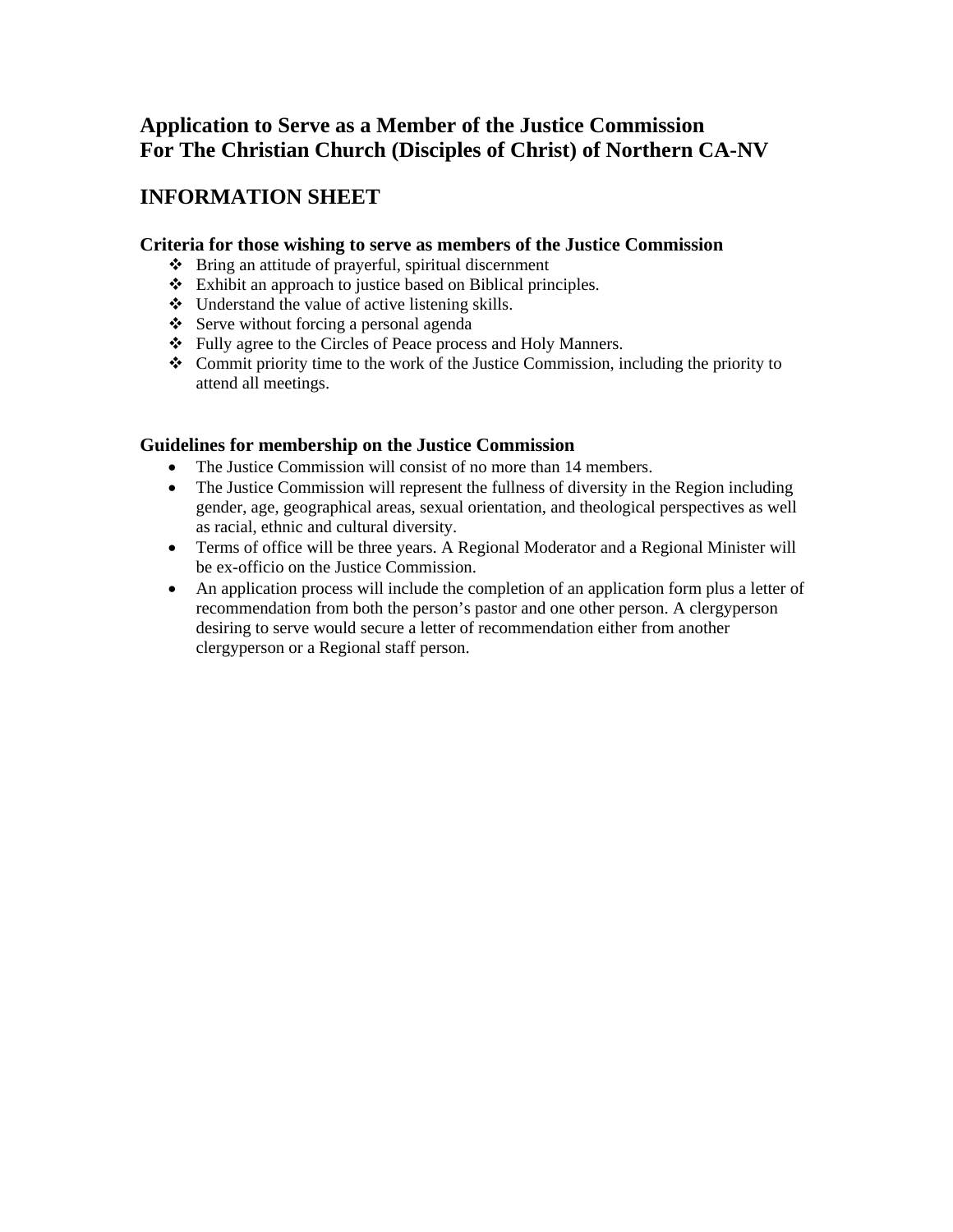|  | $City$ $City$ $Zip$ $Zip$ |
|--|---------------------------|
|  |                           |
|  |                           |
|  |                           |

Service with Disciples of Christ (Local, Regional and General):

**Application for membership requires the reading of two documents. Please indicate your compliance:** 

\_\_\_\_\_I have fully read & studied the Holy Manners document.

\_\_\_\_\_I have fully read & studied the Circles of Peace document

### **The following materials MUST be enclosed with this application:**

\_\_\_\_\_Enclosed is my response to the Application Questionnaire.

\_\_\_\_\_Enclosed are two letters of reference per the guidelines.

I have carefully read the criteria for members serving on the Justice Commission I hereby covenant to live by them if selected to serve.

Signature \_\_\_\_\_\_\_\_\_\_\_\_\_\_\_\_\_\_\_\_\_\_\_\_\_\_\_\_\_\_\_\_\_\_\_\_\_\_\_\_\_ Date \_\_\_\_\_\_\_\_\_\_\_\_\_\_\_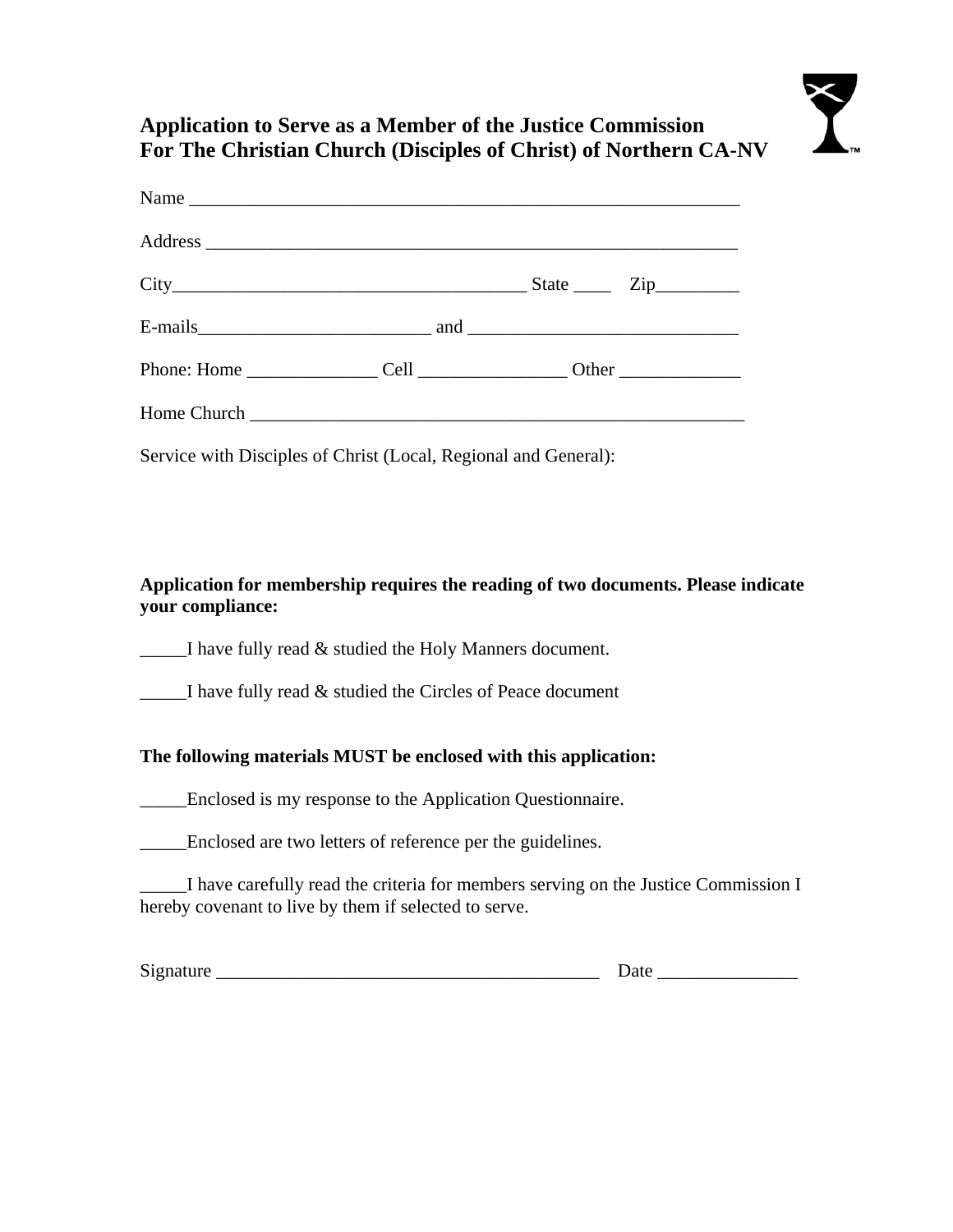# **QUESTIONNAIRE FOR APPLICANTS**

Please complete the following questions on this sheet ONLY.

How do your believe Micah 6:8 should serve as the foundation for the work of the Justice Commission?

Why do you desire to become a member of the Justice Commission?

What diversity do you believe you would bring to this work?

What potential issues/areas of justice could you see the Justice Commission being asked to address in the next five years?

Signed \_\_\_\_\_\_\_\_\_\_\_\_\_\_\_\_\_\_\_\_\_\_\_\_\_\_\_\_\_\_\_\_\_\_\_\_\_ Date \_\_\_\_\_\_\_\_\_\_\_\_\_